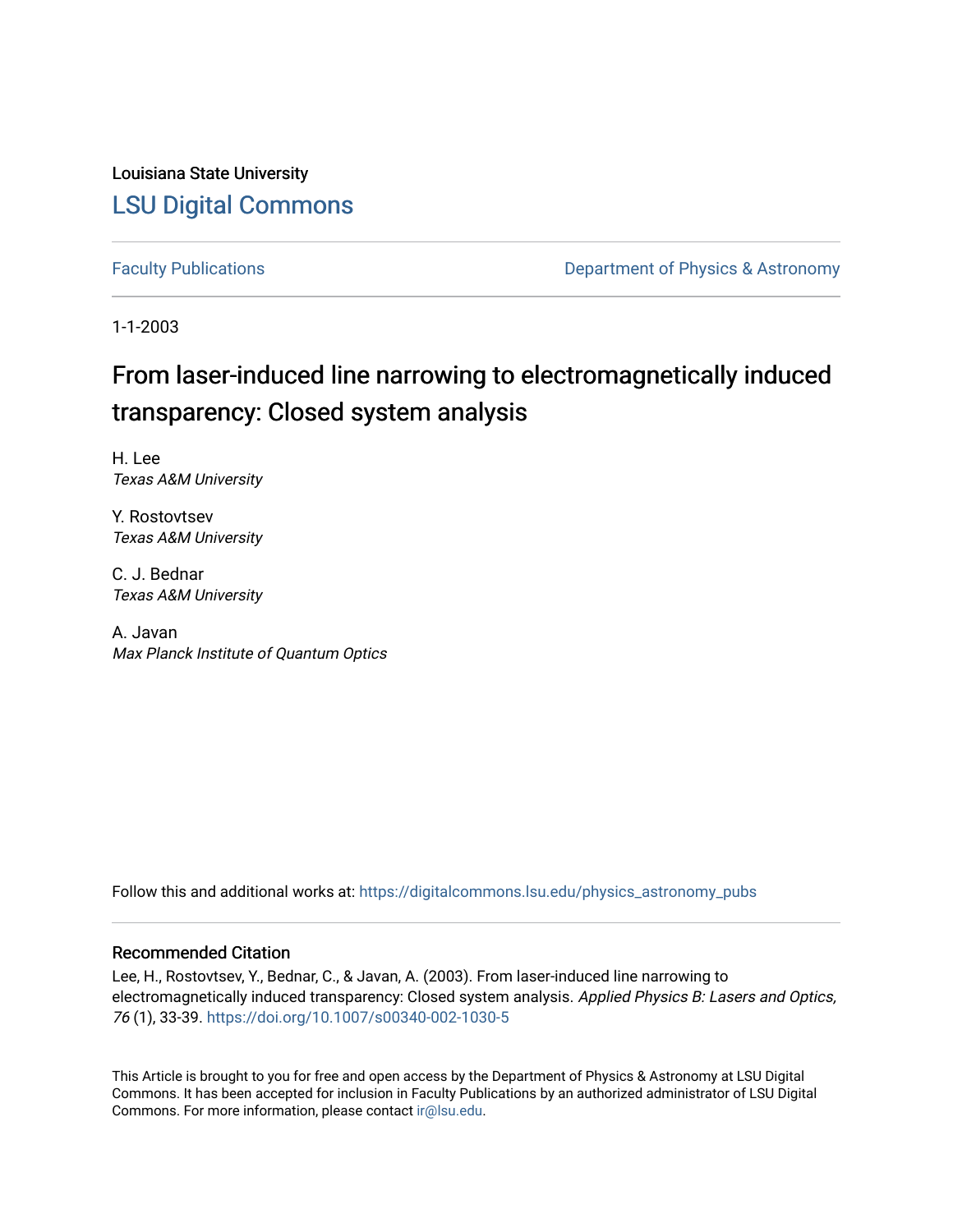# From Laser Induced Line Narrowing To Electromagnetically Induced Transparency: Closed System Analysis

Hwang Lee, $^{1\ast}$  Yuri Rostovtsev, $^{1}$  Chris J. Bednar, $^{1,2}$  and Ali Javan $^{2,3}$ 

<sup>1</sup> Department of Physics, Texas A&M University, College Station, TX  $77843$ 

<sup>2</sup> Max-Planck-Institut für Quantenoptik, D-85748 Garching, Germany

<sup>3</sup>Department of Physics, Massachusetts Institute of Technology, Cambridge, MA 02139

(February 1, 2002)

Abstract. Laser induced line narrowing effect, discovered more than thirty years ago, can also be applied to recent studies in high resolution spectroscopy based on electromagnetically induced transparency. In this paper we first present a general form of the transmission width of electromagnetically induced transparency in a homogeneously broadened medium. We then analyze a Doppler broadened medium by using a Lorentzian function as the atomic velocity distribution. The dependence of the transmission linewidth on the driving field intensity is discussed and compared to the laser induced line narrowing effect. This dependence can be characterized by a parameter which can be regarded as "the degree of optical pumping".

PACS: 32.70.Jz, 42.50.Gy, 42.55.-f, 42.65.-k

Over the last decade, considerable attention has been paid to the studies of the atomic coherence effects and their applications[[1,2\]](#page-7-0). The technique of Electromagnetically Induced Transparency (EIT) which makes an opaque medium become transparent by applying an external coherent radiation field [\[3](#page-7-0),[4](#page-7-0)], yields various applications from enhancement of nonlinear optical processes [[5–7\]](#page-7-0), to slow light [\[8](#page-7-0)[–14](#page-8-0)]. In addition to the elimination of absorption, the absorption profile reveals a narrow transmission line, which has been applied to high resolution spectroscopy and high sensitivity magnetometer [[15–18\]](#page-8-0).

Since many of these experiments are performed in an atomic cell configuration, the Doppler broadening effect on EIT is an important concern. Recent theoretical investigations of Doppler broadening effects on EIT, however, has been focused mainly on the existence of EIT for certain configurations[[19–21\]](#page-8-0). The issue of EIT linewidth for a Doppler broadened medium has been lately addressed by Taichenachev and coworkers [\[22](#page-8-0)]. As the width of transmission line is directly related to the dispersion near the EIT resonance, it is also a key issue in dispersive measurements.

In a three-level  $\Lambda$ -type system if the system is homogeneously broadened, as is well known, EIT can be achieved when the intensity of the driving field  $(\Omega^2)$  is larger than the product of the decay rate of the coherence between the lower levels  $(\gamma_{bc})$  and the homogeneous linewidth  $(\gamma)$ . Then, if the system is inhomogeneously broadened (say, with the width  $W_D$ ), one might guess that EIT can be achieved when  $\Omega^2$  is larger than  $\gamma_{bc}W_D$  instead of  $\gamma_{bc}\gamma$ . This is not so. We show that one can still have EIT when  $\Omega^2 \gg \gamma_{bc} \gamma$  even in the case of inhomogeneous broadening.

For the spectral width of EIT, if the system is homogeneously broadened, the two absorption lines are separated approximately by the Rabi frequency of the driving field  $\Omega$  when  $\Omega$  is larger than the homogeneous linewidth γ. When  $\Omega \ll \gamma$ , it becomes  $\Omega^2/\gamma$ . Then, if the system is inhomogeneously broadened, it might be inferred that the EIT width goes as  $\Omega$  when  $\Omega$  is larger than the inhomogeneous linewidth  $W_D$ , and becomes  $\Omega^2/W_D$  as  $\Omega \ll W_D$ .

In the literature, however, we find that the narrow feature superimposed on the Doppler broadened profile has been studied more than thirty years ago. Laser induced line narrowing effect was discovered by Feld and Javan [[23\]](#page-8-0) and the spectral width of the narrow line was shown to be linearly proportional to the driving field Rabi frequency. Various aspects of this effect has been investi-gated by Hänsch and Toschek [\[24\]](#page-8-0), and it was also called nonlinearinterference effects [[25\]](#page-8-0). In a recent article [[26\]](#page-8-0), it has been proposed that this laser induced line narrowing can be applied to the recent experiments based on EIT and the spectral line of the EIT resonance can be narrower in a Doppler broadened system than in a homogeneously broadened system. Here we analyze these ideas in detail and demonstrate the power broadening of the linewidth of EIT resonance in a Doppler broadened system.

Under the condition of  $\Omega \ll W_D$ , there are again two different regimes of EIT width: In one limit it is proportional to the Rabi frequency of the driving field, which has the same expression as the spectral width shown in the study of laser induced line narrowing [\[23](#page-8-0)]. As the

<sup>∗</sup>Present address: Jet Propulsion Laboratory, MS 126-347, California Institute of Technology, Pasadena, CA 91109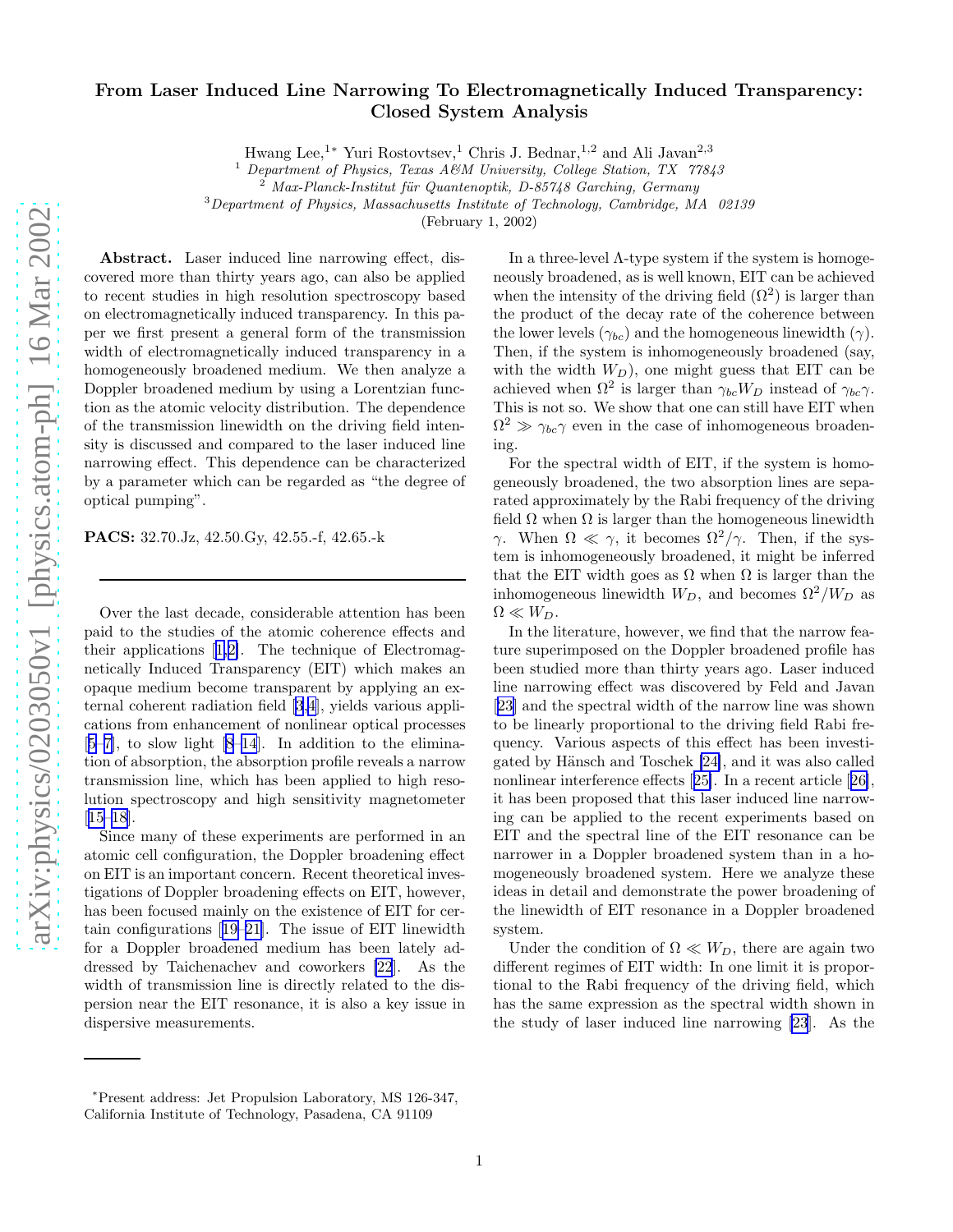<span id="page-2-0"></span>driving field gets strong, it becomes power broadened and indeed has a form proportional to the intensity of driving field (as  $\Omega^2/W_D$ ).

This paper is organized as follows: In Sec. I we set up our model scheme of the three-level system and the transmission width of EIT in a homogeneously broadened medium is discussed. In Sec. II the Doppler averaged susceptibility is obtained by using a Lorentzian function for the velocity distribution and the absorption profile, the EIT condition, and the linewidth of EIT are discussed. Comparison between the closed system and the open system is briefly given in Sec. III. Section IV contains the summary of the present paper.

#### I. HOMOGENEOUSLY BROADENED SYSTEM

We consider a model scheme depicted in Fig. 1. The transition  $a \leftrightarrow c$  is coupled to a coherent driving field and the transition  $a \leftrightarrow b$  is coupled to a weak probe field. The atom-field interaction Hamiltonian can be written as

$$
\mathcal{V} = -\hbar \alpha e^{-i\nu t} |a\rangle\langle b| - \hbar \Omega e^{-i\nu_0 t} |a\rangle\langle c| + \text{H.c.}, \quad (1)
$$

where  $\alpha$  is the Rabi frequency of the probe field,  $\Omega$  are the Rabi frequency of the driving field. In this model we take the decay rate from the level a to b (c) as  $\gamma$  $(\gamma')$ . The relaxation between the lower levels is denoted as  $\gamma_{bc}$  such that the decay rate of the off-diagonal density matrix element  $(\rho_{bc})$  is defined as  $\gamma_{bc}$ .



FIG. 1. Three-level model scheme. The upper level a decays to b and c with decay rate  $\gamma$ . The relaxation rate between levels b and c is denoted as  $\gamma_{bc}$  which is assumed to be small compared with  $\gamma$ .

The equations of motion for the density matrix elements in a rotating frame are then given by

$$
\dot{\rho}_{ab} = -\Gamma_{ab}\rho_{ab} - i\alpha(\rho_{aa} - \rho_{bb}) + i\Omega\rho_{cb}
$$
\n(2a)

$$
\dot{\rho}_{cb} = -\Gamma_{cb}\rho_{cb} - i\alpha\rho_{ca} + i\Omega\rho_{ab} \tag{2b}
$$

$$
\dot{\rho}_{ac} = -\Gamma_{ac}\rho_{ac} - i\alpha\rho_{bc} - i\Omega(\rho_{aa} - \rho_{cc})
$$
\n(2c)

$$
\dot{\rho}_{cc} = -\gamma_{bc}\rho_{cc} + \gamma'\rho_{aa} + \gamma_{bc}\rho_{bb} - i\Omega(\rho_{ca} - \rho_{ac})
$$
 (2d)

$$
\dot{\rho}_{aa} = -(\gamma + \gamma')\rho_{aa} - i\alpha(\rho_{ab} - \rho_{ba}) - i\Omega(\rho_{ac} - \rho_{ca}).
$$
 (2e)

Here we assume that the Rabi frequencies are real,  $\Gamma_{ij}$ 's are defined as  $\gamma_{ij} + i\Delta_{ij}$ , where

$$
\gamma_{ab} = \gamma_{ac} = \frac{1}{2}(\gamma + \gamma' + \gamma_{bc}), \qquad \gamma_{cb} = \gamma_{bc}.
$$
 (3)

and  $\Delta_{ij}$ 's are given as  $\Delta_{ab} = \omega_{ab} - \nu$ ,  $\Delta_{ac} = \omega_{ac} - \nu_0$ , and  $\Delta_{cb} = \Delta_{ab} - \Delta_{ac}$ .

For a weak probe field, first order solution for the offdiagonal density matrix element  $\rho_{ab}$  (which governs the absorption of the probe field) can be found in steady state as

$$
\rho_{ab}^{(1)} = \frac{-i\alpha}{\Gamma_{ab}\Gamma_{cb} + \Omega^2} \Big[ \Gamma_{cb} (\rho_{aa}^{(0)} - \rho_{bb}^{(0)}) + \frac{\Omega^2}{\Gamma_{ca}} (\rho_{cc}^{(0)} - \rho_{aa}^{(0)}) \Big].
$$
\n(4)

where  $\rho_{ll}^{(0)}$  is the population in level l in the absence of the probe field. The susceptibility is then written as

$$
\chi = \eta \left\{ \frac{\rho_{ab}^{(1)}}{\alpha} \right\},\tag{5}
$$

where  $\eta$  is given by  $\eta \equiv (3/8\pi)N\gamma\lambda^3$  for the atomic number density N and the wavelength  $\lambda$ . The effect of the probe field intnsity on the susceptibility is ignored by using the linear approximation [\[22](#page-8-0)].

#### A. Optical pumping and population distribution

Let us find the population of each level in the absence of the probe field (i.e. the zeroth order population). Obviously, if the driving field is not turned on, we have  $\rho_{aa} = 0$  and  $\rho_{bb} = \rho_{cc} = 1/2$  from Eq. (2). Now as the driving field being turned on, in steady state, we have from Eq.  $(2c,e)$ 

$$
\rho_{ac}^{(0)} = -\frac{i\Omega}{\Gamma_{ac}} (\rho_{aa}^{(0)} - \rho_{cc}^{(0)}), \n\rho_{aa}^{(0)} = -\frac{i\Omega}{\gamma + \gamma'} (\rho_{ac}^{(0)} - \rho_{ca}^{(0)}).
$$
\n(6)

Let us now assume, for the sake of simplicity, that the decay rate from the level  $a$  to  $c$  is same as the decay rate from the level a to b, i,e.  $\gamma' = \gamma$  and the driving field detuning is denoted as  $\Delta_0$ . Then, we have  $\Gamma_{ac} = \gamma_{ac} + i\Delta_{ac} = (2\gamma + \gamma_{bc})/2 + i\Delta_0$ , and

$$
\rho_{ac}^{(0)} - \rho_{ca}^{(0)} = \frac{-i2\Omega(\gamma + \gamma_{bc}/2)}{(\gamma + \gamma_{bc}/2)^2 + \Delta_0^2} \left(\rho_{aa}^{(0)} - \rho_{cc}^{(0)}\right). \tag{7}
$$

By Eqs.  $(6)$  and  $(7)$  we obtain

$$
\[2\gamma + \frac{\Omega^2}{X}\] \rho_{aa}^{(0)} = \frac{\Omega^2}{X} \rho_{cc}^{(0)},\tag{8}
$$

where

$$
X \equiv \frac{[(\gamma + \gamma_{bc}/2)^2 + \Delta_0^2]}{2(\gamma + \gamma_{bc}/2)}.
$$
 (9)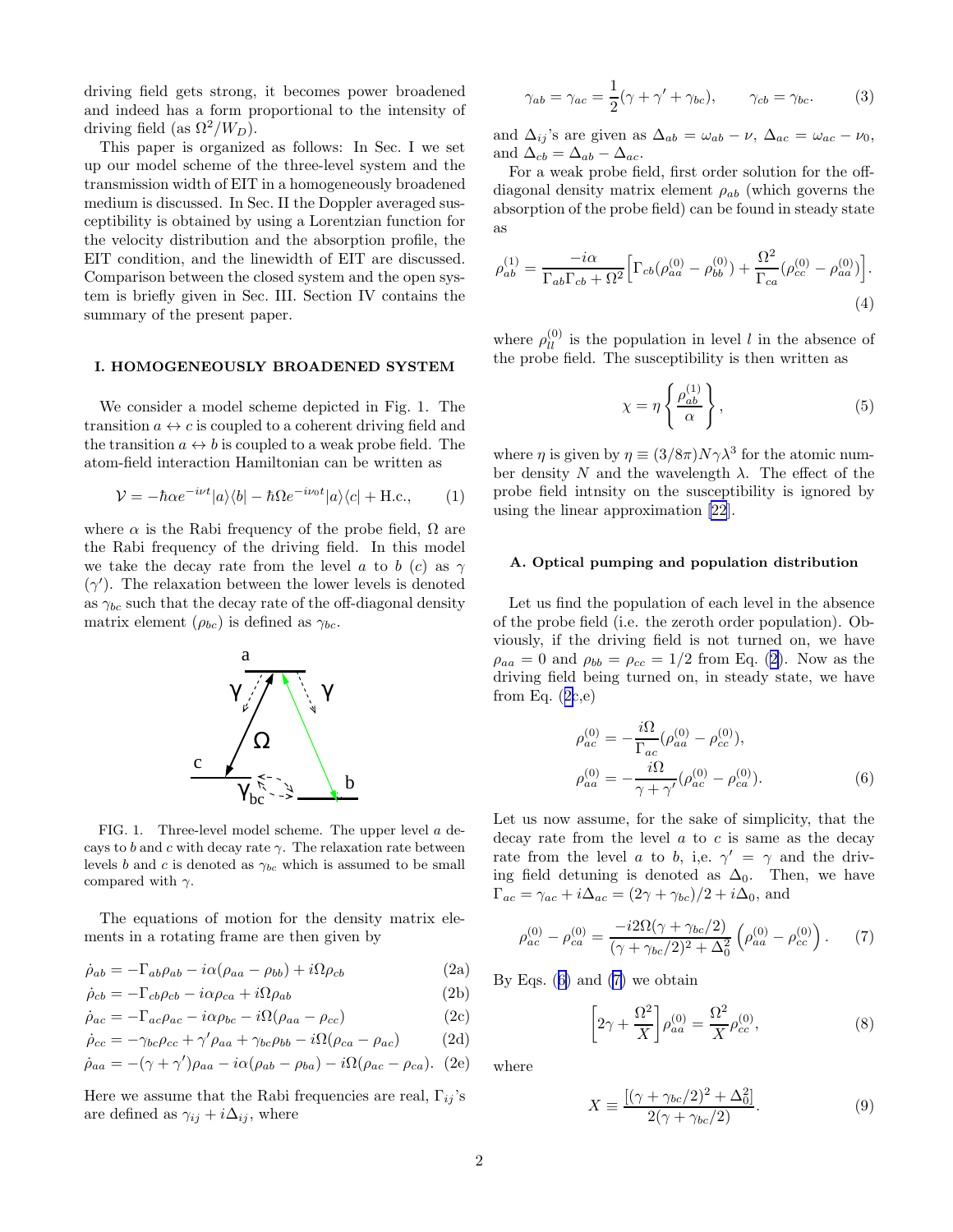<span id="page-3-0"></span>Note that Eq.([2d](#page-2-0)) can be written as

$$
\dot{\rho}_{cc} = -\left(\gamma_{bc} + \frac{\Omega^2}{X}\right)\rho_{cc} + \left(\gamma + \frac{\Omega^2}{X}\right)\rho_{aa} + \gamma_{bc}\rho_{bb} \quad (10)
$$

Hence using  $\rho_{bb} = 1 - \rho_{aa} - \rho_{cc}$ , we obtain the zeroth order population

$$
\rho_{aa}^{(0)} = \frac{2\gamma_{bc}\Omega^2}{2D},\tag{11a}
$$

$$
\rho_{bb}^{(0)} = \frac{4\gamma X \gamma_{bc} + 2\gamma_{bc} \Omega^2 + 2\Omega^2 \gamma}{2D},\tag{11b}
$$

$$
\rho_{cc}^{(0)} = \frac{4\gamma X \gamma_{bc} + 2\gamma_{bc} \Omega^2}{2D},\tag{11c}
$$

where  $D \equiv 4\gamma_{bc}\gamma X + 3\gamma_{bc}\Omega^2 + \Omega^2\gamma$ . For  $\gamma \gg \gamma_{bc}$ , these can be simplified as

$$
\rho_{aa}^{(0)} - \rho_{cc}^{(0)} \approx -\frac{4\gamma X \gamma_{bc}}{2D}, \quad \rho_{bb}^{(0)} \approx \frac{4\gamma X \gamma_{bc} + 2\Omega^2 \gamma}{2D}, \quad (12)
$$

where

$$
X \approx \frac{\gamma^2 + \Delta_0^2}{2\gamma}, \qquad D \approx 4\gamma_{bc}\gamma X + \Omega^2 \gamma. \tag{13}
$$

Note that when the driving field is on resonance, the usual EIT condition  $\Omega^2 \gg \gamma_{bc} \gamma$  is equivalent to  $\rho_{bb} \approx 1$ in Eq. (12); i.e. a complete optical pumping to the level b is required to achieve EIT.

#### B. Transmission width of EIT

Now let us consider the transmission width under the condition of a resonant driving field. When we have a resonant driving field, i.e.  $\Delta_0 = 0$ , from Eq. (13). we find  $X \approx \gamma/2$  and  $D \approx \Omega^2 \gamma$ . Therefore,  $\rho_{aa}^{(0)} \approx \rho_{cc}^{(0)} \approx 0$ and  $\rho_{bb}^{(0)} \approx 1$ , i.e. all the populations are in the level b. As is discussed in the previous section, the condition  $\Omega^2 \gg \gamma_{bc} \gamma$  leads to a complete optical pumping in the homogeneously broadened case.

Eqs.([4,5\)](#page-2-0) then yield

$$
\chi = \frac{\eta(-i)\Gamma_{cb}(-1)}{\Gamma_{ab}\Gamma_{cb} + \Omega^2}.
$$
\n(14)

Since  $\Gamma_{ab} \approx \gamma + i\Delta$  and  $\Gamma_{cb} = \gamma_{bc} + i\Delta$ , we have

$$
\chi = \frac{\eta i}{Z} (\gamma_{bc} + i\Delta) \left[ (\Omega^2 - \Delta^2) - i\Delta \gamma \right],\tag{15}
$$

where  $Z = (\Omega^2 - \Delta^2) + \Delta^2 \gamma^2$ . Hence, the imaginary part is obtained as

$$
\chi'' = \frac{\eta}{Z} \bigg[ \gamma_{bc} (\Omega^2 - \Delta^2) + \Delta^2 \gamma \bigg]. \tag{16}
$$

Since the maximum of  $\chi''$  is  $1/\gamma$  at  $\Delta \approx \Omega$ , we may define  $\Gamma_{EIT}$ , the half width of EIT as  $\chi''(\Delta = \Gamma_{EIT}) = 1/2\gamma$ , which gives

$$
\Delta^{4} - \Delta^{2} (2\Omega^{2} + \gamma^{2}) + \Omega^{4} = 0, \qquad (17)
$$

and the solution is

$$
\Delta^2 = \frac{\gamma^2}{2} \left[ 2s + 1 \pm \sqrt{4s + 1} \right],\tag{18}
$$

where  $s = \Omega^2/\gamma^2$ . Hence for  $s \gg 1$  we have

$$
\Delta^2 \approx \gamma^2 (s + \sqrt{s})
$$
  
\n
$$
\Rightarrow \Delta \approx \pm \Omega \pm \frac{\gamma}{2},
$$
\n(19)

which shows that the absorption peaks are at  $\pm \Omega$  with full width  $\gamma$  and the half width of transmission is obtained as

$$
\Gamma_{EIT} \approx \Omega - \frac{\gamma}{2}.
$$
\n(20)

On the other hand, for  $s \ll 1$  we have

$$
\Delta^2 \approx \frac{\gamma^2}{2} \left[ 2s + 1 \pm \left( 1 + 2s - 2s^2 \right) \right]. \tag{21}
$$

Therefore,

$$
\implies \qquad \Delta \approx \pm \left(\gamma + \frac{\Omega^2}{\gamma}\right), \qquad \pm \frac{\Omega^2}{\gamma} \tag{22}
$$

Hence, when  $\Omega \ll \gamma$ , we have the absorption profile showing a whole envelope with half width  $\gamma + \Omega^2/\gamma$ , and at the center there exists a transmission line with its half width as

$$
\Gamma_{EIT} \sim \Omega^2 / \gamma. \tag{23}
$$

We note that under the EIT condition  $\Omega^2 \gg \gamma \gamma_{bc}$ ,  $\Gamma_{EIT}$ cannot be smaller than  $\gamma_{bc}$ .

#### II. INHOMOGENEOULY BROADENED SYSTEM

Now if the system is Doppler broadened, for the atoms with velocity  $v$ , the radiation fields are Doppler shifted as  $\nu \rightarrow \nu(1 - v/c) = \nu - kv$  for the probe field with k as the component of the wavevector on the propagation axis, and  $\nu_0 \to \nu_0 (1 - v/c) = \nu_0 - k'v$  for the driving field. Hence, for a Doppler broadened system, we replace  $\Delta_{ij}$  as  $\Delta_{ab} \rightarrow \Delta_{ab} + kv \Delta_{ac} \rightarrow \Delta_{ac} + k'v$ , and  $\Delta_{cb} \rightarrow \Delta_{cb} + (k - k')v$ . In the present analysis we assume that the energy difference between the level  $b$  and  $c$ is small enough so that we have  $k' \approx k$  and the probe field and the driving field are copropagating such that  $(k-k')v$ term can be neglected. Hence the atomic polarization should be averaged over the entire velocity distribution such that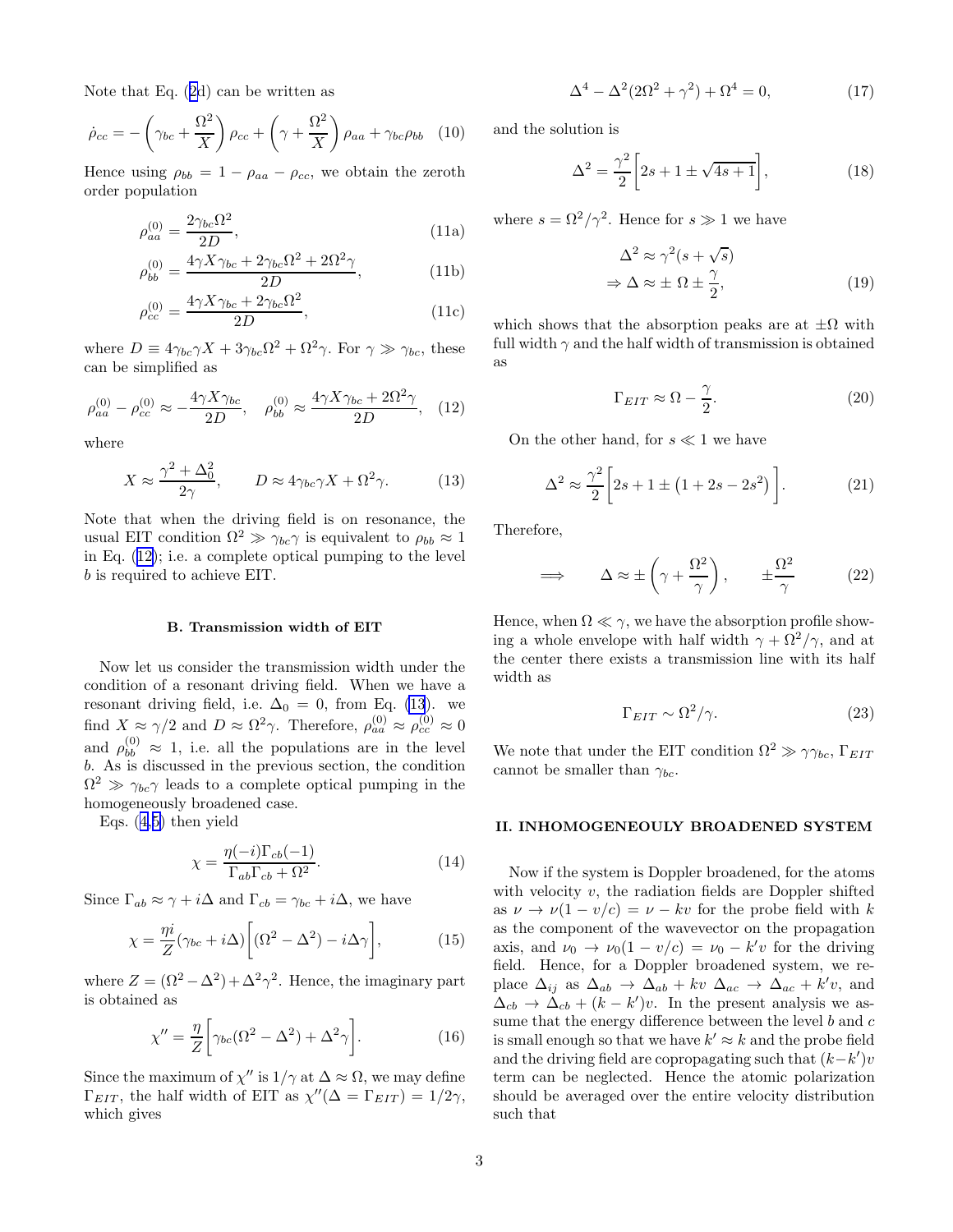$$
\chi = \int d(kv) f(kv) \eta \left\{ \frac{\rho_{ab}(kv)}{\alpha} \right\},\tag{24}
$$

<span id="page-4-0"></span>where  $f(kv)$  is the velocity distribution function, and again $\eta$  is given by Eq. ([5\)](#page-2-0). We now consider the case where the inhomogeneous line is bigger than any other quantities involved such that  $W_D \gg \Omega, \gamma \gg \gamma_{bc}$ , and the condition  $\Omega^2 \gg \gamma_{bc} \gamma$  is still satisfied.

The population distribution in Eq. [\(12](#page-3-0)) is now different for atoms with different velocities. As we mentioned in Sec. II, we then need to replace  $\Delta_0$  with  $\Delta_0 + k'v \approx \Delta_0 + kv$  for the expression of X in Eq. [\(13](#page-3-0)) such that for a resonant driving field  $(\Delta_0 = 0)$  we have

$$
X \approx \frac{\gamma^2 + (kv)^2}{2\gamma}, \qquad D \approx 2\gamma_{bc}[\gamma^2 + (kv)^2] + \Omega^2 \gamma. \tag{25}
$$

Hence, for the atom with its velocity v,  $\rho_{ab}(kv)$  can be written

$$
\rho_{ab}(kv) = \frac{i\alpha}{Y} \frac{1}{2D} \Big[ \Gamma_{cb}(4\gamma X \gamma_{bc} + 2\Omega^2 \gamma) - \frac{\Omega^2 4\gamma X \gamma_{bc}}{\gamma + \gamma_{bc}/2 + ikv} \Big],\tag{26}
$$

where  $Y = (\gamma + \gamma_{bc}/2 + i\Delta + ikv)(\gamma_{bc} + i\Delta) + \Omega^2$ . Here we have assumed  $k' \approx k$  and  $(k-k')v$  terms can be neglected for the copropagating fields.

## A. Doppler average using a Lorentzian distribution

We now need to evaluate the expression of susceptibility given in Eq. (24).Normally, the velocity distribution is described by a Gaussian function given by

$$
f(kv) = \frac{1}{\sqrt{\pi}ku} \exp\left[-\frac{(kv)^2}{(ku)^2}\right],
$$
 (27)

where  $u = \sqrt{2k_BT/M}$  is the most probable speed of the atom given by temperature  $T$  and the atomic mass M. Then, the full width at half maximum is given as  $2W_D = 2\sqrt{\ln 2k}u$ . However, in our analysis, for the sake of simple analytic expressions, we adopt a Lorentzian distribution of FWHM of  $2W_D$ , instead of a Gaussian distribution, such that

$$
f(kv) = \frac{W_D/\pi}{W_D^2 + (kv)^2}.
$$
 (28)

The two distributions are shown in Fig. 2, and there we see that a Gaussian distribution with the same width (FWHM  $2W_D$ ) has its maximum larger than that of Lorentzian distribution by a factor of  $\sqrt{\pi \ln 2}$ . Hence, if we multiply the factor  $\sqrt{\pi \ln 2}$  in Eq. (28), the central distribution becomes very similar to that of Gaussian as illustrated in Fig. 2(c).



FIG. 2. Velocity distribution of FWHM  $2W_D = 100\gamma$  as a function a kv in unit of  $\gamma$ , with (a) a Gaussian profile of Eq.(27), (b) a Lorentzian profile of Eq.(28), (c) the plot ofr  $Eq.(28)$  multiplied by a factor  $\sqrt{\pi \ln 2}$ .

In Fig. 3 the absorption profiles are described numerically by using the two different distributions. We note that the two distributions give an almost identical result when the factor  $\sqrt{\pi \ln 2}$  is taken into account, see Fig. 3(c).



FIG. 3. Absorption profiles  $(\chi \prime\prime/\eta)$  as a function of probe field detuning ( $\Delta$  in unit of  $\gamma$ ) for  $2W_D = 100\gamma$ ,  $\gamma_{bc} = 10^{-3}\gamma$ , and  $\Omega = 2\gamma$  using (a), (b), (c) of Fig. 2, respectively.

Now using the distribution of Eq. (28), Eq. (24) may be considered as a contour integration in the complex plane. We find three poles in the the upper half plane at

$$
kv = \frac{\Delta(\Omega^2 - \gamma_{bc}^2 - \Delta^2) + i(\Delta^2 \gamma + \gamma_{bc}^2 \gamma + \gamma_{bc} \Omega^2)}{\gamma_{bc}^2 + \Delta^2},
$$
  
\n
$$
iW_D, \qquad i\sqrt{\frac{\Omega^2 \gamma}{2\gamma_{bc}}}, \qquad (29)
$$

and two poles in the lower half plane as

$$
kv = -iW_D, \qquad -i\sqrt{\frac{\Omega^2 \gamma}{2\gamma_{bc}}}.\tag{30}
$$

We can see that one pole is from the expression  $Y$ , two poles  $(\pm i \sqrt{\Omega^2 \gamma/2 \gamma_{bc}})$  are from the expression D in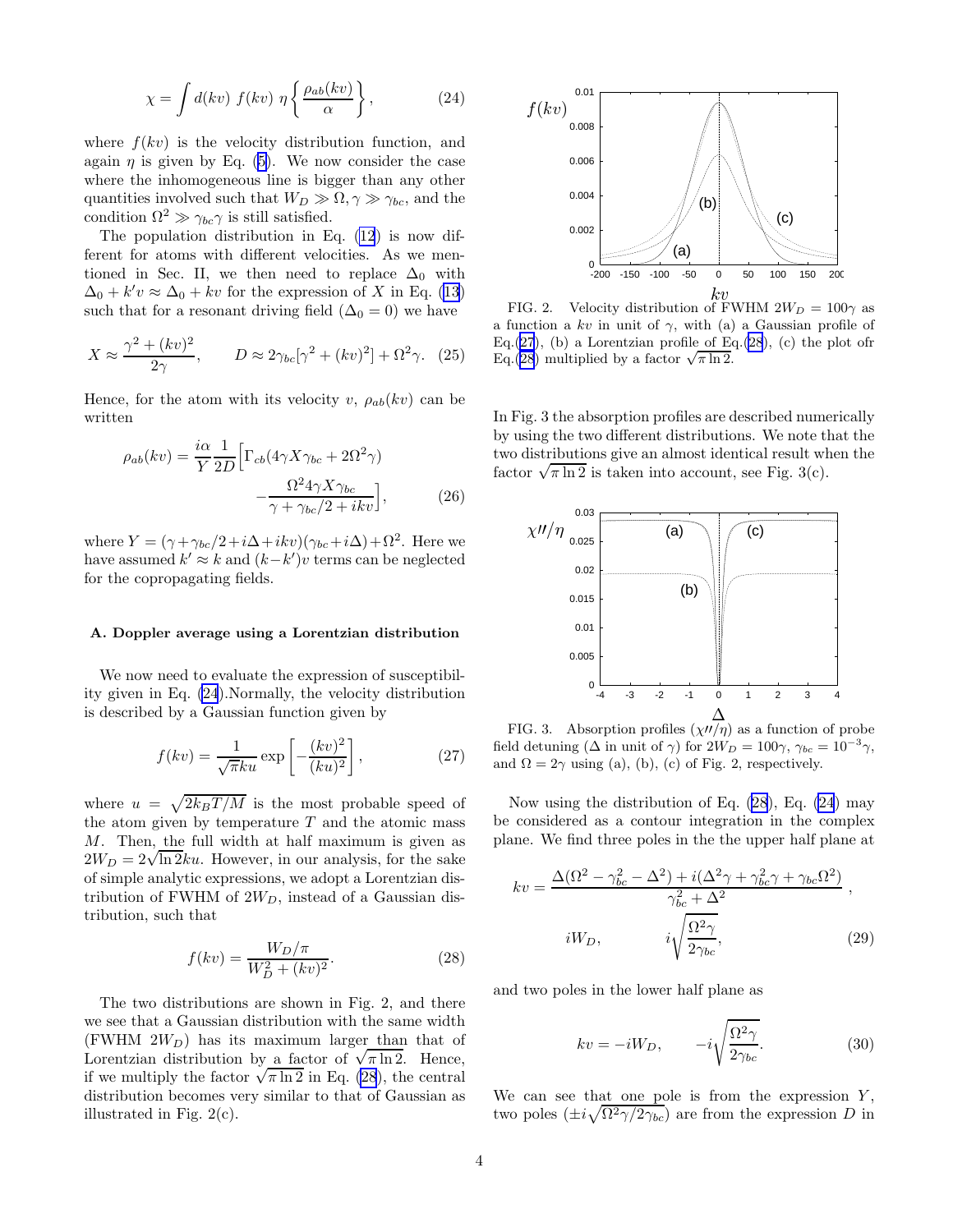<span id="page-5-0"></span>Eq.([26\)](#page-4-0), and two poles  $(\pm iW_D)$  are from velocity distribution function [\[27](#page-8-0)]. Let us take the contour in the lower half plane and denote

$$
\chi = \chi_1 + \chi_2,\tag{31}
$$

where  $\chi_i$ 's are the contributions from the two poles at  $-iW_D$  and  $-i\sqrt{\Omega^2\gamma/2\gamma_{bc}}$ , respectively. For the pole at  $kv = -iW_D$ , we obtain

$$
\chi_1 = \frac{-i\eta}{2Z_1A} \bigg[ (B_1 - \Delta^2) - i\Delta W_D \bigg] \bigg[ C_1 - i\Delta D_1 \bigg], \quad (32)
$$

where  $A$  is given by

$$
A = -2\gamma_{bc}W_D^2 + \Omega^2\gamma,\tag{33}
$$

and

$$
Z_1 = (\gamma_{bc}W_D + \Omega^2 - \Delta^2)^2 + \Delta^2 W_D^2, B_1 = \gamma_{bc}W_D + \Omega^2, C_1 = 2\gamma_{bc}W_D(\gamma_{bc}W_D + \Omega^2) - 2\gamma_{bc}\Omega^2\gamma, D_1 = -2\gamma_{bc}W_D^2 + 2\Omega^2\gamma.
$$
 (34)

For the pole at  $kv = -i\sqrt{\Omega^2 \gamma/2\gamma_{bc}}$ , we have

$$
\chi_2 = \frac{i\eta \Omega^2 \gamma W_D}{2Z_2 Ay} \left[ (B_2 - \Delta^2) - i\Delta y \right] \left[ C_2 - i\Delta \right], \quad (35)
$$

where  $y = \sqrt{\Omega^2 \gamma/2 \gamma_{bc}}$ , and

$$
Z_2 = (\gamma_{bc}y + \Omega^2 - \Delta^2)^2 + \Delta^2 y^2,
$$
  
\n
$$
B_2 = \gamma_{bc}y + \Omega^2,
$$
  
\n
$$
C_2 = -\gamma_{bc} + \Omega^2/y.
$$
\n(36)

Note that we have assumed  $\Omega^2 \gg \gamma_{bc}\gamma$ ,  $W_D \gg \Omega$ ,  $\gamma \gg$  $\gamma_{bc}$ .

#### B. Absorption and dispersion at EIT resonance

The absorption profile is now obtained by the imaginary parts of Eqs.(32, 35) as

$$
\chi_1'' = \frac{-\eta}{2Z_1 A} \left[ (B_1 - \Delta^2) C_1 - \Delta^2 W_D D_1 \right],
$$
  
\n
$$
\chi_2'' = \frac{\eta \Omega^2 \gamma W_D}{2Z_2 Ay} \left[ (B_2 - \Delta^2) C_2 - \Delta^2 y \right].
$$
\n(37)

Taking  $\Delta = 0$ , we found

$$
\chi_1''(\Delta = 0) = \frac{-\eta}{A} \left[ \gamma_{bc} W_D - \frac{\gamma_{bc} \Omega^2 \gamma}{\gamma_{bc} W_D + \Omega^2} \right],
$$
  

$$
\chi_2''(\Delta = 0) = \frac{\eta \gamma_{bc} W_D}{A} \left[ 1 - \frac{2 \gamma_{bc} y}{\gamma_{bc} y + \Omega^2} \right],
$$
(38)

which gives the minimum value of absorption at the EIT line center as

$$
\chi''(\Delta = 0) = \frac{\eta \gamma_{bc}}{\gamma_{bc} W_D + \Omega^2} \left[ \frac{\sqrt{x}}{1 + \sqrt{x}} \right],\tag{39}
$$

where

$$
x = \frac{\Omega^2 \gamma}{2\gamma_{bc} W_D^2}.\tag{40}
$$

We note that when  $x \ll 1$ ,

$$
\chi''|_{\Delta=0} \implies \frac{\eta \gamma_{bc}}{\gamma_{bc} W_D + \Omega^2} \sqrt{x} < \frac{\eta \sqrt{x}}{W_D} \ll \frac{\eta}{W_D}, \quad (41)
$$

and when  $x \gg 1$ ,

$$
\chi''|_{\Delta=0} \implies \frac{\eta \gamma_{bc}}{\gamma_{bc} W_D + \Omega^2} < \frac{\eta \gamma_{bc}}{\Omega^2} \ll \frac{\eta \gamma}{W_D^2}.\tag{42}
$$

In both cases the EIT can be achieved, i.e.,  $\chi''|_{\Delta=0} \ll$  $\eta/W_D$ . Therefore, the condition for EIT is still  $\Omega^2 \gg$  $\gamma\gamma_{bc}$ , the same as in the homogeneously broadened system.

One interesting quantity here is the slope of the real part of the susceptibility, which is important in precision magnetometry, and also governs the group velocity of the probe light. From Eqs. (32,35) the real part of the susceptibility is found as

$$
\chi_1' = \frac{-\eta \Delta}{2Z_1 A} \bigg[ W_D C_1 + D_1 (B_1 - \Delta^2) \bigg],
$$
  
\n
$$
\chi_2' = \frac{\eta \Omega^2 \gamma W_D}{2Z_2 Ay} \Delta \bigg[ C_2 y + (B_2 - \Delta^2) \bigg],
$$
\n(43)

and its derivative at resonance is given by

$$
\left. \frac{\partial \chi_1'}{\partial \Delta} \right|_{\Delta=0} = -\frac{\eta \gamma}{A}, \qquad \left. \frac{\partial \chi_2'}{\partial \Delta} \right|_{\Delta=0} = \frac{\eta \sqrt{2\gamma_{bc} \gamma W_D^2 / \Omega^2}}{A}.
$$
\n(44)

Hence, we obtained the slope of  $\chi'$  at  $\Delta = 0$  as

$$
\left. \frac{d\chi'}{d\Delta} \right|_{\Delta=0} = -\frac{\eta}{\Omega^2} \frac{\sqrt{x}}{1+\sqrt{x}}.
$$
\n(45)

Therefore, when  $x \gg 1$ , it approaches to  $\eta/\Omega^2$  and when  $x \ll 1$ , it goes as  $(\eta/\Omega^2)\sqrt{x}$ . We note that, under the EIT condition  $\Omega^2 \gg \gamma_{bc}\gamma$ ,  $(\eta/\Omega^2)\sqrt{x}$  is still much larger than  $(\eta/\Omega^2)(\gamma/W_D)$ .

$$
\left. \frac{d\chi'}{d\Delta} \right|_{\Delta=0} \implies -\frac{\eta}{\Omega} \frac{1}{\sqrt{2\gamma_{bc}\gamma}} \left( \frac{\gamma}{W_D} \right). \tag{46}
$$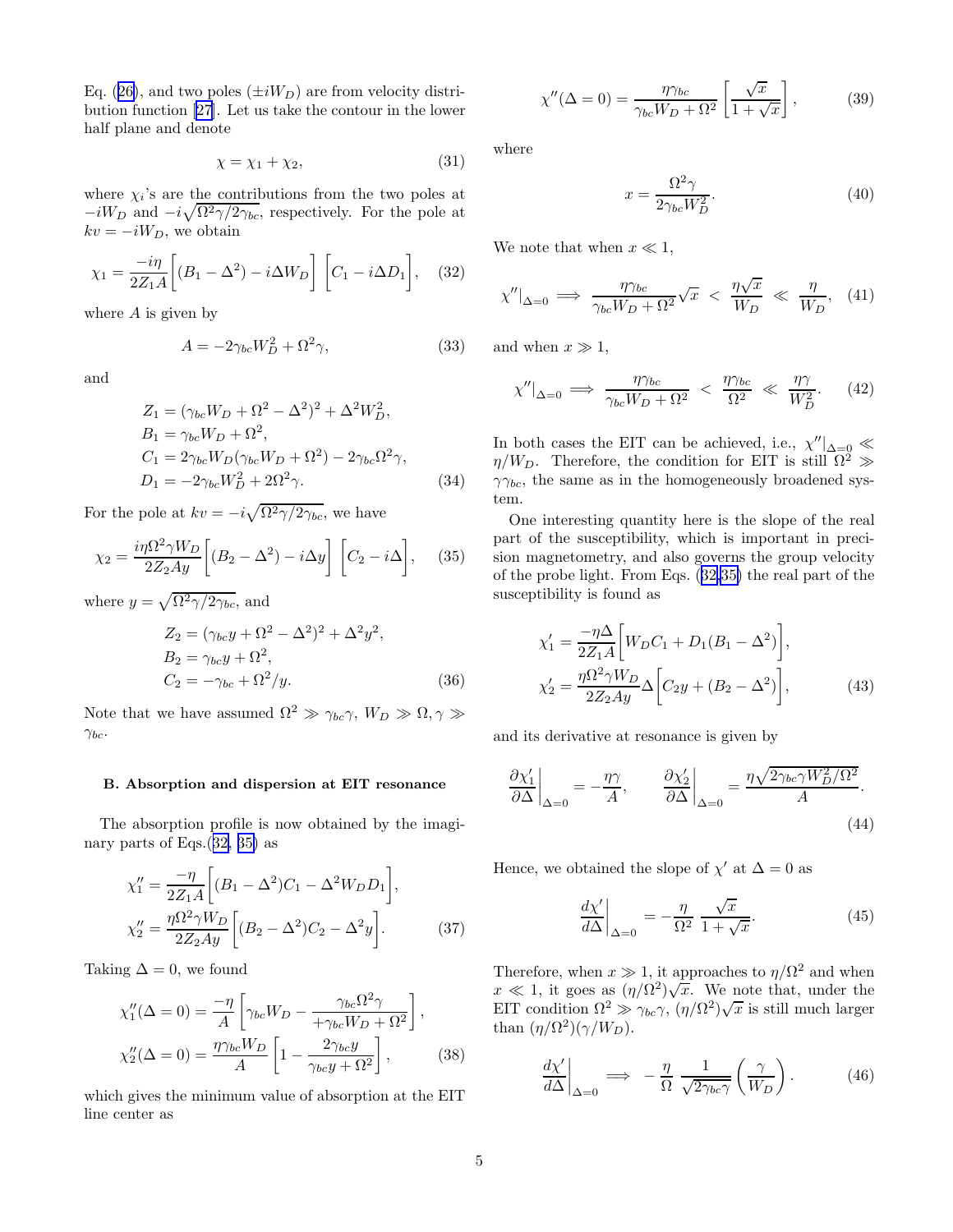#### C. Transmission width of EIT resonance

In order to estimate the linewidth of EIT we take the same procedure as in Sec. II: First, we find that the maximum of  $\chi''$  as  $\chi_{\text{max}} \approx \eta/W_D$  at  $\Delta \approx \pm \Omega$ . Then, we evaluate  $\Delta$  which defines  $\Gamma_{EIT}$  as

$$
\chi''(\Delta = \Gamma_{EIT}) = \eta/2W_D. \tag{47}
$$

By Eq.([37\)](#page-5-0) it readily gives the following equation:

$$
\Delta^4 - \frac{2\gamma_{bc}\Omega^2}{\gamma} \frac{2\gamma_{bc}W_D^2 + \Omega^2\gamma}{2\gamma_{bc}W_D^2} \Delta^2 - \frac{2\gamma_{bc}\Omega^2}{\gamma}\Omega^4 W_D^2 = 0,
$$
\n(48)

which yields the half width of the EIT for the Doppler broadened system given by

$$
\Gamma_{EIT}^2 = \frac{\gamma_{bc}}{\gamma} \ \Omega^2 (1+x) \left[ 1 + \left\{ 1 + \frac{4x}{(1+x)^2} \right\}^{1/2} \right],
$$
\n
$$
\approx \frac{2\gamma_{bc}}{\gamma} \ \Omega^2 (1+x), \tag{49}
$$

where $x = \Omega^2 \gamma / 2 \gamma_{bc} W_D^2$  given by Eq. ([40\)](#page-5-0). Now if we define a saturation intensity as

$$
\Omega_s^2 = \frac{2\gamma_{bc}W_D^2}{\gamma},\tag{50}
$$

the linewidth expression can be written as

$$
\Gamma_{EIT} \approx \left[ \sqrt{\frac{2\gamma_{bc}}{\gamma}} \ \Omega \right] \sqrt{1 + \frac{\Omega^2}{\Omega_s^2}} \tag{51}
$$

Here we can see that in the limit  $\Omega \ll \Omega_s \Gamma_{EIT}$  is proportional to the Rabi frequency of the driving field. Such a linewidth was predicted by Feld and Javan in the study of laser induced line narrowing[[23\]](#page-8-0). On the other hand, in the limit  $\Omega \gg \Omega_s \Gamma_{EIT}$  is proportional to the intensity of the driving field  $(\Omega^2/W_D)$ . This power broadening feature is shown in Fig. 4.



FIG. 4. Absorption profile for  $2W_D = 100\gamma$ ,  $\gamma_{bc} = 10^{-3}\gamma$ . (a)  $\Omega = \gamma$ , (b)  $\Omega = 3\gamma$ , (c)  $\Omega = 6\gamma$ . Note that  $\sqrt{\gamma_{bc}\gamma} \sim 0.03\gamma$ and  $\Omega_s \sim 4.5\gamma$ .

The expression of Eq. (51) shows a reminiscence of power broadening factor in the description of hole burning[[28\]](#page-8-0). In place of the homogeneous linewidth in the expression of hole burning, here we have an effective width which is determined by the spectral packet involved in population trapping [\[26](#page-8-0)].

## D. The role of optical pumping

We have seen that the parameter  $x = \Omega/\Omega_s$  plays an important role in the case of inhomogeneously broadened medium. Let us here examine the physical meaning of the parameter.

Suppose the system is homogeneously broadened. When the driving is on resonance, the optical pumping rate from the level c is then order of  $\Omega^2/\gamma$ , as given in Eq. [\(10](#page-3-0)). A complete optical pumping within the homogeneous linewidth, is then possible if this rate is larger than the pumping from level b to c:  $\Omega^2/\gamma \gg \gamma_{bc}$ . This, in turn, gives the EIT condition. When we have the driving field detuned by  $\Delta_0$ , the optical pumping rate decreases by a factor of  $\gamma^2/(\gamma^2 + \Delta_0^2)$ . Again for a complete optical pumping we need  $\Omega^2 \gamma / [\gamma^2 + \Delta_0^2] \gg \gamma_{bc}$ .

If we now assume that we have the resonant driving field  $\Delta_0 = 0$  again, and, instead, the atoms are moving. Then, for atoms with velocity  $v$ , the optical pumping rate becomes  $\Omega^2 \gamma / [\gamma^2 + (kv)^2]$ . Then, on the average, to have a complete optical pumping in a Doppler broadened system we need to require  $\Omega^2 \gamma / (\gamma^2 + W_D^2) \gg \gamma_{bc}$ , which corresponds to  $x \gg 1$  (assuming  $W_D \gg \gamma$ ), i.e.  $\Omega \gg \Omega_s \equiv 2\gamma_{bc}W_D^2/\gamma$ . Hence, the parameter  $x = \Omega^2/\Omega_s^2$ represents the degree of saturation in  $b \leftrightarrow c$  transition, or the degree of optical pumping from the level  $c$  to  $b$ within the inhomogeneous linewidth.

## III. COMPARISON WITH AN OPEN SYSTEM DESCRIPTION

In this section we examine the case of an open system and show that the result is essentially the same as our model of a closed system. The open system is modeled for the atoms that are coming in and out of the interaction (with the radiation fields) region. Although in such a case all the levels have the same decay rate (say,  $\gamma_{bc}$ ), the upper level can decay much faster than the time of flight through the interaction region (for example, radiative decay or collisional decay). Hence we assume that the lower levels b and c decay with rate  $\gamma_{bc}$  and the upper level a decays with rate  $\gamma_a$  which is much bigger than  $\gamma_{bc}$ (see Fig.  $5$ ).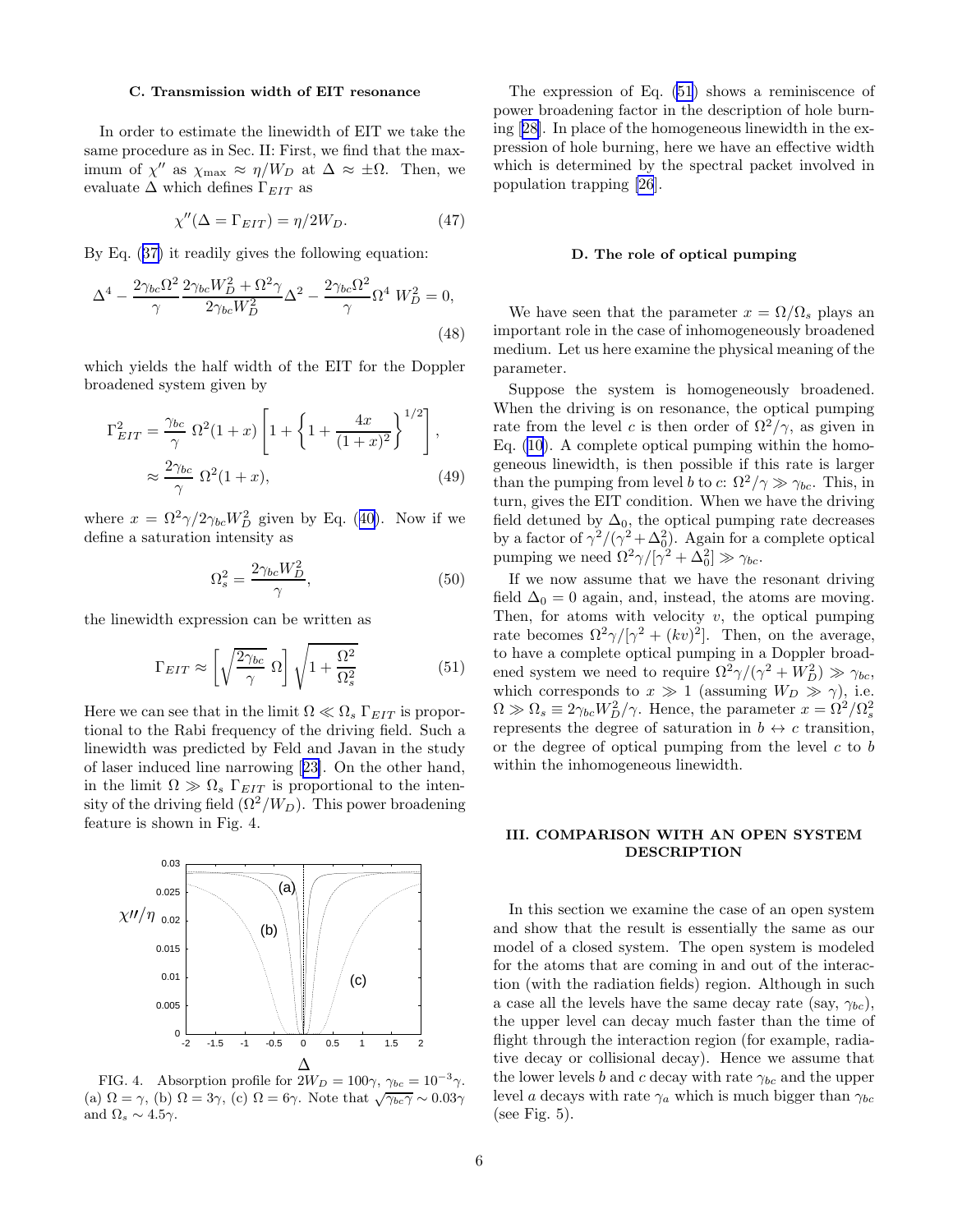<span id="page-7-0"></span>

FIG. 5. Model scheme of the open system. Upper level a decays with rate  $\gamma_a$  Lower levels b and c decay with the same rate  $\gamma_{bc}$ . Atoms are pumped at a rate r equally to the lower levels.

Furthermore, for simplicity, we assume that the atoms are coming into the interaction region with a same rate for the lower levels. Under these assumption, the equation of motion for the density matrix elements can be written as

$$
\dot{\rho}_{ab} = -\Gamma_{ab}\rho_{ab} - i\alpha(\rho_{aa} - \rho_{bb}) + i\Omega\rho_{cb},\tag{52a}
$$

$$
\dot{\rho}_{cb} = -\Gamma_{cb}\rho_{cb} - i\alpha\rho_{ca} + i\Omega\rho_{ab},\tag{52b}
$$

$$
\dot{\rho}_{ac} = -\Gamma_{ac}\rho_{ac} - i\alpha\rho_{bc} - i\Omega(\rho_{aa} - \rho_{cc}),\tag{52c}
$$

$$
\dot{\rho}_{aa} = -\gamma_a \rho_{aa} - i\alpha(\rho_{ab} - \rho_{ba}) - i\Omega(\rho_{ac} - \rho_{ca}), \qquad (52d)
$$

$$
\dot{\rho}_{bb} = r - \gamma_{bc}\rho_{bb} - i\alpha(\rho_{ab} - \rho_{ba}) - i\Omega(\rho_{ac} - \rho_{ca}), \quad (52e)
$$

$$
\dot{\rho}_{cc} = r - \gamma_{bc}\rho_{cc} - i\Omega(\rho_{ca} - \rho_{ac}).\tag{52f}
$$

Here the notations are the same as Eq.([2\)](#page-2-0). Note that now we have  $\Gamma_{ac} = (\gamma_a + \gamma_{bc})/2 + i\Delta_0$ , which gives

$$
X' \equiv \frac{\left[ (\gamma_a/2 + \gamma_{bc}/2)^2 + \Delta_0^2 \right]}{2(\gamma_a/2 + \gamma_{bc}/2)}.
$$
 (53)

Again if we assume that  $\gamma_a \gg \gamma_{bc}$ , the populations are found as

$$
\rho_{aa}^{(0)} - \rho_{cc}^{(0)} \approx -\frac{\gamma_{bc}\gamma_a X'}{2D'}, \quad \rho_{bb}^{(0)} \approx \frac{\gamma_{bc}\gamma_a X' + \Omega^2 \gamma_a}{2D'}, \quad (54)
$$

where

$$
X' \approx \frac{(\gamma_a/2)^2 + \Delta_0^2}{\gamma_a}, \qquad D' \approx \gamma_{bc}\gamma_a X' + \Omega^2 \gamma_a. \tag{55}
$$

Comparing Eq. (54) with [\(12](#page-3-0)), we can see that the population distribution is almost identical to the one for the model of closed system.

Furthermore, the expression for  $\rho_{ab}^{(1)}$  is identical to the one for the closed system given in Eq.([4\)](#page-2-0). Let us then recall Eq. [\(33](#page-5-0)) saying that  $A = -2\gamma_{bc}W_D^2 + \Omega^2\gamma$ , which is obtained by putting  $-iW_D$  to  $\Delta_0$  in the expression of  $D$  in Eq. [\(11](#page-3-0)). The sign of  $A$  determines whether the crucial parameter  $x$  is  $> 1$  or  $< 1$ . Similarly, here for the open system, when we put  $\Delta_0 = -iW_D$ , we can define  $A'$  as  $A' \approx -\gamma_{bc}W_D^2 + \Omega^2 \gamma_a$  such that we have  $x' = \Omega \gamma_a / \gamma_{bc} W_D^2$  as the parameter which plays the same roleas x in Eq. ([13\)](#page-3-0). Hence, by replacing  $\gamma_a \Rightarrow 2\gamma$ , we have the open system description almost identical to the description for our model scheme of the closed system A detailed analysis of the open system will be presented elsewhere [\[29](#page-8-0)].

## IV. SUMMARY

In this paper, we have studied the transmission width of EIT in a three-level  $\Lambda$  system. The Doppler averaged susceptibility is found by using a Lorentzian velocity distribution rather than the Gaussian distribution. Then we have shown the requirement for achieving EIT, and the analytic expression of the EIT linewidth. The saturation intensity  $\Omega_s^2$  defines the degree of optical pumping as  $\Omega^2/\Omega_s^2$ , and represents the *condition* under which the broadening is either linear or quadratic in the Rabi frequency of the driving field.

#### ACKNOWLEDGMENTS

We would like to thank B. G. Englert, O. Kocharovskaya, A. B. Matsko, I. Protsenko, M. O. Scully, V. L. Velichansky, and A. S. Zibrov for helpful discussions. This work was supported by the Office of Naval Research, the National Science Foundation, and the Welch Foundation.

- [1] See, for example, E. Arimondo: Progress in Optics XXXV edited by E. Wolf, p257 (Elsevier Science, Amsterdam, 1996)
- [2] S.E. Harris: Physics Today, 50 (7), 36 (1997)
- [3] O.A. Kocharovskaya and Ya.I. Khanin: Sov. Phys. JETP Lett. 63, 945, (1986)
- [4] K.J. Boller, A. Imamoğlu, and S.E. Harris: Phys. Rev. Lett. 66, 2593 (1991); J.E. Field, and K.H. Hahn, and S.E. Harris: Phys. Rev. Lett. 67, 3062 (1991)
- [5] S.E. Harris, J.E. Field, A. Imamoğlu: Phys. Rev. Lett. 64, 1107 (1990)
- [6] K. Hakuta, L. Marmet, B.P. Stoicheff: Phys. Rev. Lett. 66, 596 (1991)
- [7] S.E. Harris and L.V. Hau: Phys. Rev. Lett. 82, 4611 (1999)
- [8] S.E. Harris, J.E. Field, and A. Kasapi: Phys. Rev A 46, R29 (1992)
- [9] M. Xiao, Y.Q. Li, S.Z. Jin, and J. Gea-Banacloche: Phys. Rev. Lett. 74, 666 (1995)
- [10] O. Schmidt, R. Wynands, Z. Hussein, and D. Meschede: Phys. Rev. A 53, R27 (1996)
- [11] L.V. Hau, S.E. Harris, Z. Dutton, and C.H. Behroozi: Nature 397, 594 (1999)